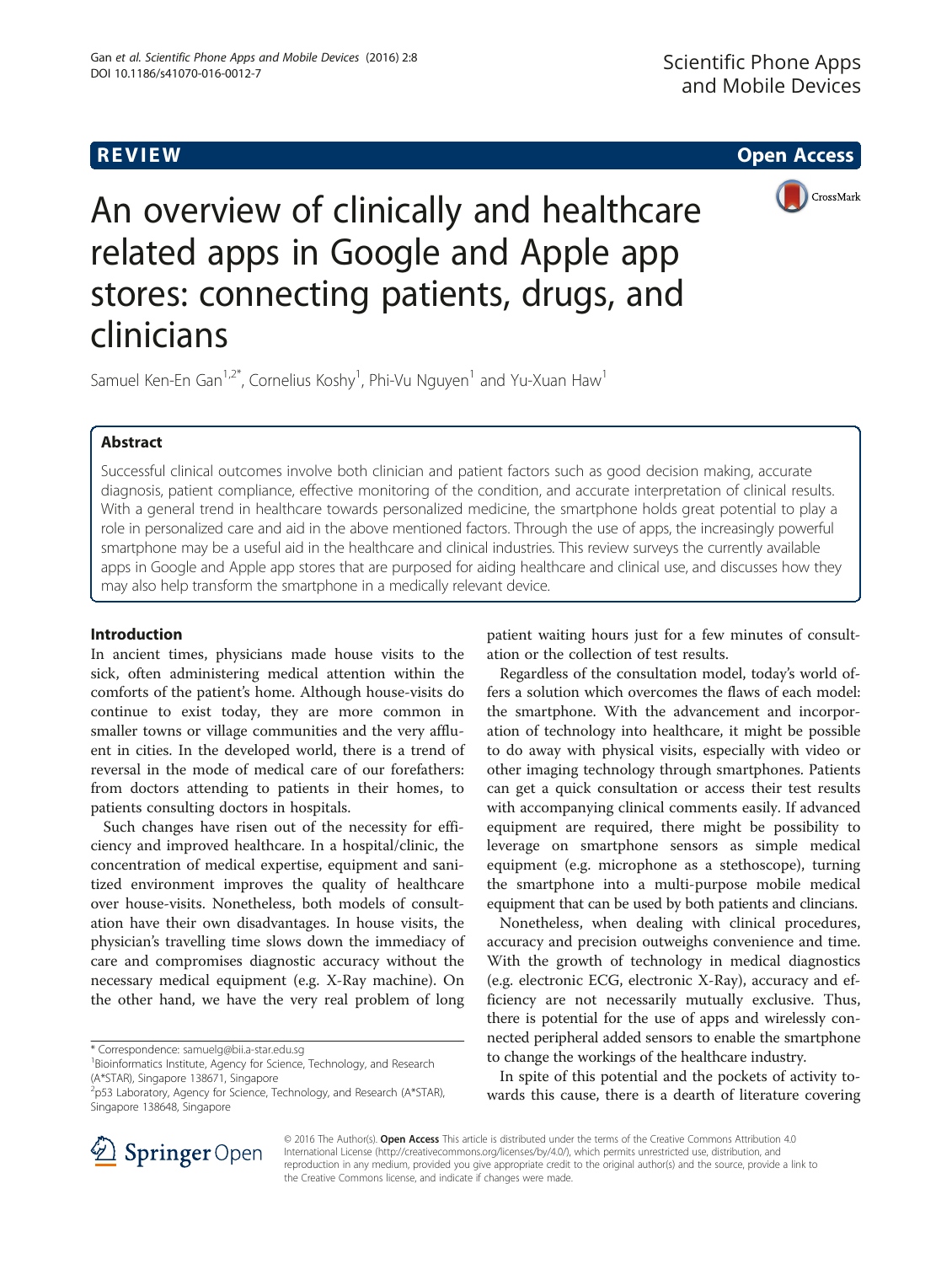| App name                       | <b>OS</b>     | Description                                                                                                                  | App type      | Hardware |
|--------------------------------|---------------|------------------------------------------------------------------------------------------------------------------------------|---------------|----------|
| <b>DrBridge</b>                | Android       | Helps doctors to follow up with patients and deliver care plans through<br>text messaging, email and app-to-app interactions | <b>Hybrid</b> | None     |
| Drchrono EHR/EMR               | iOS           | Allows doctors to communicate with their patients                                                                            | <b>Hybrid</b> | None     |
| GatherPro                      | Android       | Allows doctors to communicate with their patients                                                                            | Hybrid        | None     |
| - Patient Portal by ConstantMD |               | Allows doctors to communicate with their patients                                                                            |               |          |
| HealthJump                     | iOS           | Communicates with doctors to schedule appointments                                                                           | Hybrid        | None     |
| Medical & Health Records Caddy | Android & iOS | Manages and share patient list as well as patient tasks, notes, medications,<br>records, images, and messages.               | <b>Hybrid</b> | None     |
| Message patient management     | iOS           | Organises patient and treatment sessions                                                                                     | Hybrid        | None     |
| MedBooking                     | iOS           | Allows patients to book their appointments                                                                                   | Hybrid        | None     |
| Practo Ray                     | iOS           | Calls Patients for appointments                                                                                              | Hybrid        | None     |
| SirenMD                        | iOS           | Sends messages, medical records and photos between health professionals                                                      | <b>Hybrid</b> | None     |

<span id="page-1-0"></span>Table 1 Clinical apps classified in 'communication' (as of Jan 2016)

the already available clinical aid apps that both the patient and the clinician can leverage on. To address this, this review discusses the currently available clinically and medically relevant apps and how they might be incorporated into practice for better outcomes.

# The future of mobile apps

Efficiency is one of pursuits of excellent healthcare especially in today's growing demands of ageing populations in many developed societies. Incorporating mobile apps with internet connectivity into routine medical processes (e.g. consultations) enhances the convenience for both doctors and patients alike. In the common problem of long waiting times, registration and appointments can be booked using mobile apps without long queues for the receptionist. Similarly, medical results or clinically relevant pictures taken by patients can be sent through secured apps to physicians and specialists for consultations without the physical transfer of document between hospital departments. With increased efficiency in consultations and diagnosis, patients can be treated earlier, thereby improving prognosis. It might even be possible to do away with face to face outpatient consultations or routine follow-up through the use of apps. Patients can

Table 2 Clinical apps classified in 'patient data management' (as of Jan 2016)

| App name                                                                                                           | <b>OS</b> | Description                                                                                                                             | App type | Hardware |
|--------------------------------------------------------------------------------------------------------------------|-----------|-----------------------------------------------------------------------------------------------------------------------------------------|----------|----------|
| Clinic On Go - My Patients                                                                                         | Android   | Manages patient information and appointments                                                                                            | Hybrid   | None     |
| Doctors Aid - OPD Management<br>- Doctor Assist<br>- Doctor Assistant<br>- My patients<br>- Patient Doctor Records | Android   | Manages and stores patients' health and medical records                                                                                 | Native   | None     |
| Doctor Buddy - Patients Manager<br>HouseOfficer<br>Lybrate For Doctors                                             | iOS       | Manages and stores patient info for Doctors<br>Manages and store patient info for Doctors<br>Manages and store patient info for Doctors | Native   | None     |
| Hospital Rounds Management                                                                                         | iOS       | Stores patient details, diagnosis and billing codes                                                                                     | Native   | None     |
| iGrade for psych                                                                                                   | iOS       | Manages patient info for psychotherapists                                                                                               | Native   | None     |
| <b>MDclick for Physicians</b>                                                                                      | iOS       | Shares patient info with other health professionals                                                                                     | Hybrid   | None     |
| MedicoSA                                                                                                           | Android   | Enables Physicians to access patient appointments, patient history,<br>and write e-prescriptions                                        | Hybrid   | None     |
| <b>OPD MANAGEMENT</b>                                                                                              | Android   | Stores information such as Patient History, Patient Diagnosis,<br>and Prescription                                                      | Native   | None     |
| Patient History Taker                                                                                              | Android   | Database app for medical history for patients                                                                                           | Native   | None     |
| Practice Management                                                                                                | Android   | An application that helps record data of patient                                                                                        | Hybrid   | None     |
| Patient Management System                                                                                          | Android   | Manages the patient's medical record and able to standardize<br>diagnosis and action.                                                   | Native   | None     |
| Patient List                                                                                                       | iOS       | Keeps track on patients' info                                                                                                           | Hybrid   | None     |
| Prescapp - Doctors                                                                                                 | iOS       | Manages and stores patient info                                                                                                         | Native   | None     |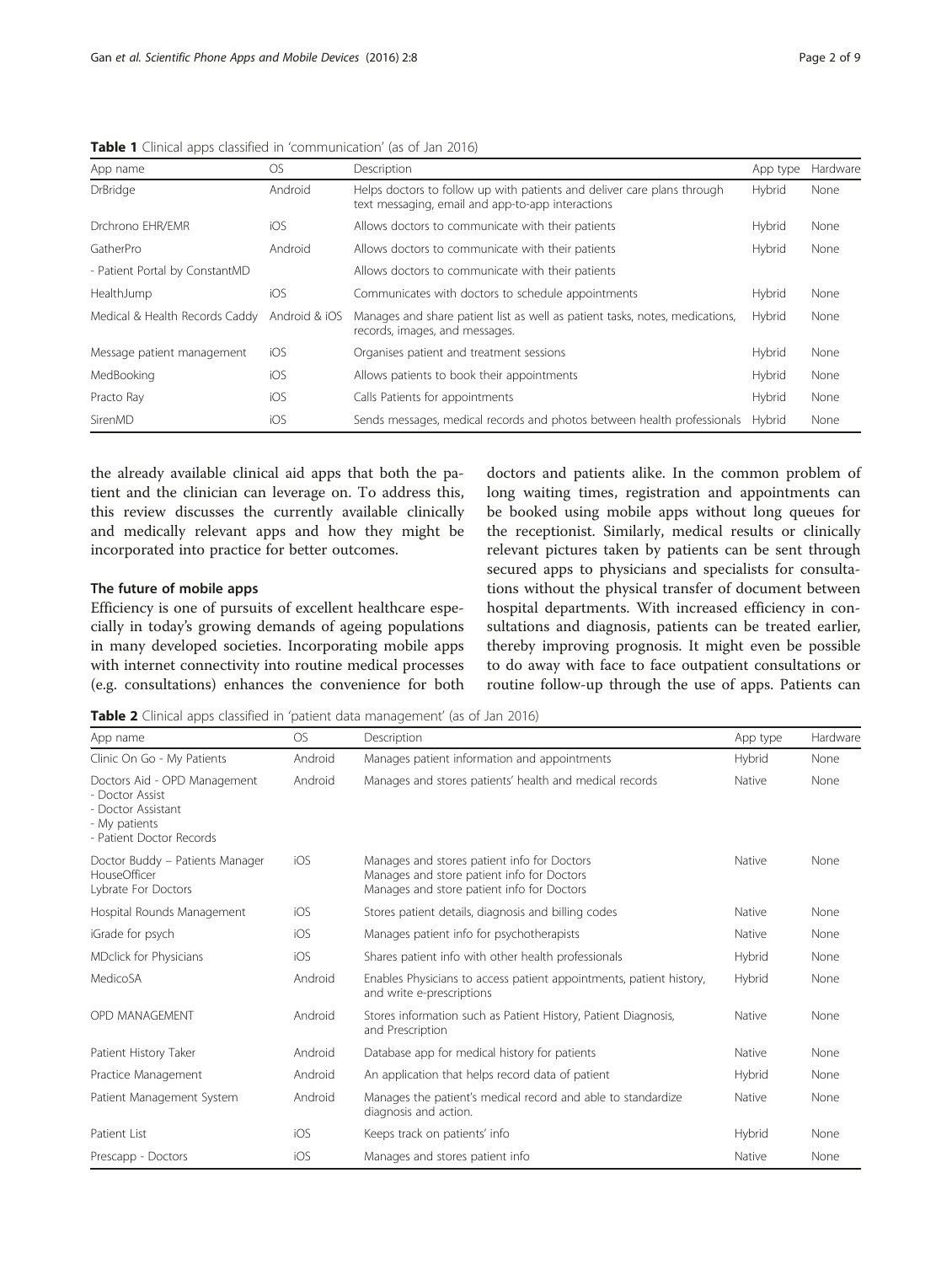<span id="page-2-0"></span>receive professional consultation through apps in the comfort of their homes, a scenario that is especially beneficial for elderly patients or those with high dependency to getting around.

#### Displacing medical equipment for lower healthcare costs

The rising costs of healthcare, contributed by the increasing costs of skilled personnel, medical equipment and infrastructure, poses a challenge to accessible healthcare to the less privileged in society. On this problem, the smartphone might help to reduce costs by displacing expensive medical equipment with clinical mobile apps that leverage on the many sensors in smartphones. One such example is the displacement of a heart rate monitor (costing between USD\$70 - \$150) with a free heart rate monitor app that functions via the in-built microphone or camera. Coupled with internet connectivity, one can even easily send results to clinicians, a feature that most current medical equipment lack. Should artificial intelligence be incorporated, these apps may further aid in diagnosis by detecting abnormalities.

#### Patient compliance

Patient compliance to clinical advice and care is essential for successful clinical outcomes (Martin et al. [2005](#page-8-0)). The most effective treatment regimens would be rendered ineffective if patients failed to comply. This is particularly true for chronic diseases where patient compliance directly affects disease control. On this aspect, mobile apps that monitor patient conditions and sends reminders of treatment would certainly be a boon for chronic disease management. This is especially so if clinicians can use such apps to monitor disease/symptoms for diagnosis and adjustment of treatment methods.

### Clinical mobile apps

In view of the potential for mobile apps in the abovementioned areas, we did a survey of apps in the Google and Apple app stores using key words: "patient info management", "patient health monitor", "eye diagnosis", "skin diagnosis", "blood pressure", "heart beat rate", "medical calculator" and "patient compliance". As of early 2016, we found over 1121 and 536 apps in Google Play Store and Apple App Store, respectively. Only about 139 apps of these were directly relevant to practical uses for healthcare. Of these, 30 apps were for patient data management and communication; 44 apps for patient health monitoring; 36 apps for clinical diagnosis; 21 apps for medical calculations; and 7 apps for patient compliance. Within these, we further classified them into nine categories based on their functions.

Table 3 Clinical apps classified in 'patient health monitors and trackers' (general health) (as of Jan 2016)

| App name                   | OS  | Description                                                        | App<br>type | Hardware |
|----------------------------|-----|--------------------------------------------------------------------|-------------|----------|
| Cure companion Android     |     | Keeps track of patients'<br>health records                         | Hybrid      | None     |
| Data Manager<br>for Fitbit | iOS | Track health related data<br>such as weight, sleep and<br>body fat | Native      | None     |
| HealthTouch                | iOS | Records and tracks key<br>health stats                             | Native      | None     |
| iThermonitor               | iOS | Monitors the body<br>temperature                                   | Native      | None     |

# The various categories of apps relevant to healthcare and medical purposes

# Clinical care communication [Table [1](#page-1-0)]

In healthcare, timely communication between a patient and doctor enables the former to get medical advice and the latter to keep track of the patient condition and intervene when necessary. A range of clinical communication apps have been developed to facilitate better communication between patients and clinicians. One notable example of such apps is 'Health-Jump' (Healthjump Inc [2015\)](#page-8-0) which not only allows patients to schedule their appointments with their doctors, but also provides medical records securely.

#### Patient data management [Table [2\]](#page-1-0)

Patient data management is tantamount for accurate diagnosis/disease management and has to be secured to ensure patient confidentiality. Incomplete or missing reports can result in the loss of crucial information that could have serious clinical consequences (e.g. drug allergies). Apps in this area facilitate the viewing, storage and management of patient data without the spatial constraints of desk-bound medical computer systems. 'My Patients' (Evgeny [2015\)](#page-8-0) and 'Patient Reports Doctor ON GO-T' (Siyami Apps [2015\)](#page-8-0) are example apps that allow the clinicians to view patients' medical history, diagnosis and prescription on the go. Such apps make clinical rounds in the ward or house visits much more convenient, doing away with bulky files and folders.

Table 4 Clinical apps classified in 'patient health monitors and trackers' (heart rate) (as of Jan 2016)

| App Name               | OS. | Description                                                              | App type Hardware |      |
|------------------------|-----|--------------------------------------------------------------------------|-------------------|------|
| Cardiograph pro        |     | Android Saves patient's daily<br><b>Blood Pressure and</b><br>Heart Rate | Native            | None |
| Heart Rate monitor iOS |     | Tracks and records<br>heart rate                                         | Native            | None |
| PulsePRO               | iOS | Monitors patient<br>heart rate                                           | Hybrid            | None |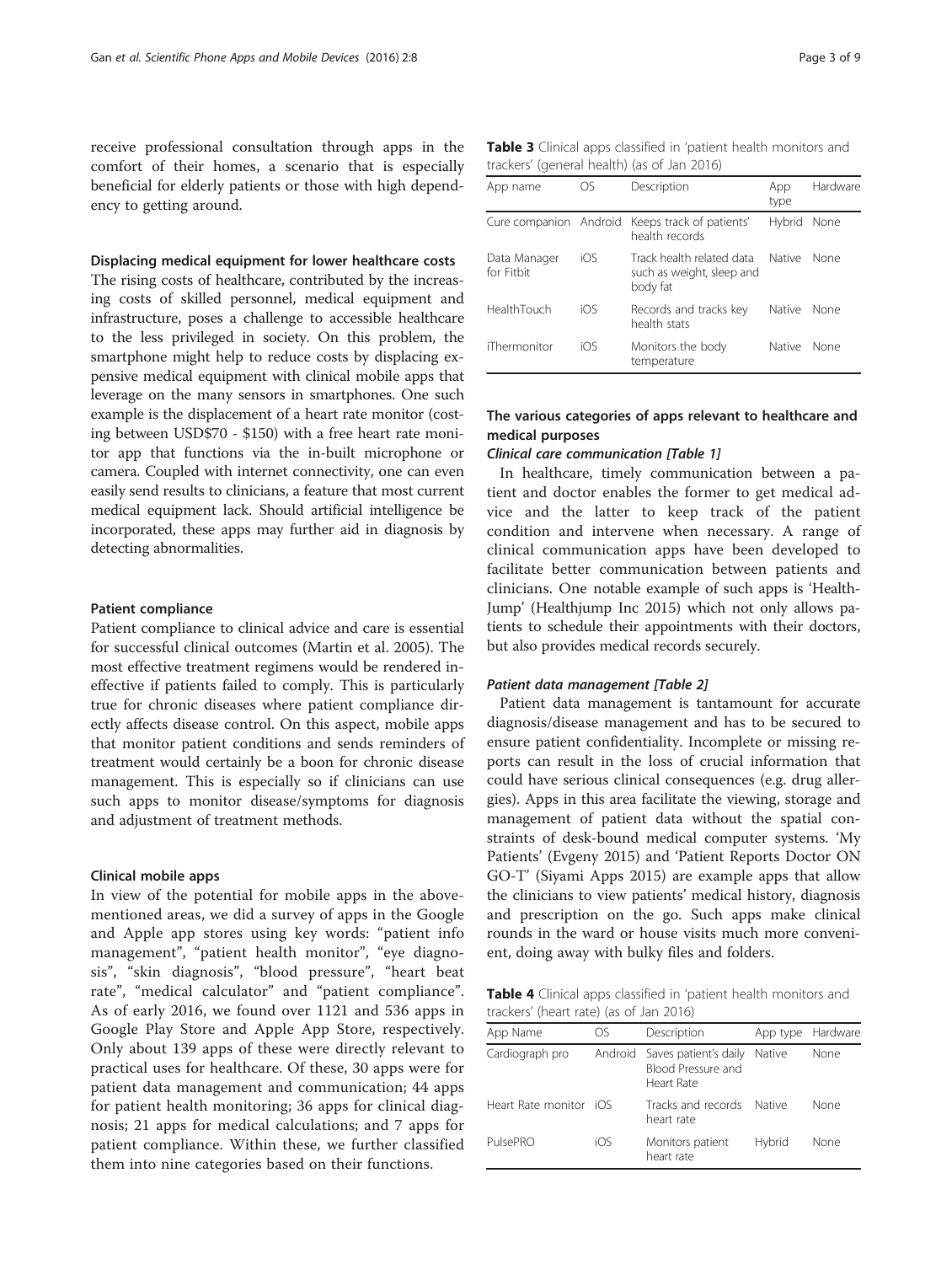|          |             | Table 5 Clinical apps classified in 'patient health monitors and tracker' (blood pressure) (as of Jan 2016) |  |
|----------|-------------|-------------------------------------------------------------------------------------------------------------|--|
| Ann Name | Description |                                                                                                             |  |

| App Name                            | OS.           | Description                                                                   | App type | Hardware  |
|-------------------------------------|---------------|-------------------------------------------------------------------------------|----------|-----------|
| Acc. Blood pressure                 | Android       | Keeps track on blood pressure measurements                                    | Native   | None      |
| Best Blood Pressure Monitor         | iOS           | Tracks and automatically collect blood pressure measurements<br>via bluetooth | Native   | Tonometer |
| <b>Blood Pressure</b>               | iOS           | Manages and track blood pressure progress                                     | Native   | None      |
| Blood Pressure (BP) Watch           | Android       | Collect, track, analyze and share your blood pressure record                  | Native   | None      |
| Blood Pressure Companion            | iOS           | Tracks Blood pressure, weight and heart health                                | Native   | None      |
| Blood pressure diary                | Android       | Keeps track on blood pressure records                                         | Native   | None      |
| Blood pressure monitor pro          | Android & iOS | Keeps track on blood pressure records                                         | Native   | None      |
| Blood Pressure log diary            | Android       | Keeps track on blood pressure records                                         | Native   | None      |
| Blood Pressure Tracker              | Android       | Tracker of Patients' blood pressure records                                   | Hybrid   | None      |
| <b>Blood Pressure PRO</b>           | Android       | Collect and analyze blood pressure measurements                               | Native   | None      |
| <b>Blood Pressure lite</b>          | Android & iOS | helps keep track of blood pressure and weight                                 | Native   | None      |
| Blood Pressure + Pulse Grapher lite | iOS           | Records blood pressure and pulse rate measurements                            | Native   | None      |
| <b>Bloody Pressure</b>              | iOS           | Record, track and share blood pressure measurements.                          | Native   | None      |
| HeartStar Blood Pressure Monitor    | iOS           | Monitors blood pressure and automatically records via bluetooth               | Native   | none      |
| My Blood Pressure                   | Android       | Records blood pressure measurements taken                                     | Native   | None      |

Besides secured data transmission and data encryption necessary for patient confidentiality, there are other limitations for such apps. One such limitation is the accessibility of file formats where certain medical equipment may store data (e.g. X-Ray, ECG printouts etc.) in specific file formats not easily accessed on the apps. It is also questionable if the small screen of these mobile devices would allow sufficient analysis of important test results (e.g. small abnormalities in X-Rays). Although difficult viewing conditions may increase human errors, this can be mitigated with image processing algorithms that perform automated diagnostic parameters to detect anomalies.

# Patient health monitors and trackers [Tables [3, 4](#page-2-0), 5, 6, 7, [8,](#page-4-0) [9](#page-4-0), [10](#page-4-0) and [11](#page-4-0)]

Apps in this category facilitate the recording and monitoring of disease conditions after diagnosis. In the example of hypertension, ambulatory monitoring may enable better diagnosis (Gan et al. [2003](#page-8-0)) as compared to readings taken at clinics that may be confounded by psychosomatic fear. Some apps in this category can do more to make a comparison analysis with previous data and

Table 6 Clinical apps classified in 'patient health monitors and trackers' (skin conditions) (as of Jan 2016)

| App name OS     |       | Description                                                                                                      | App<br>type | Hardware |
|-----------------|-------|------------------------------------------------------------------------------------------------------------------|-------------|----------|
| FotoSkin        | & iOS | Android Tracks photos of patient's skin Hybrid Camera<br>for easy diagnosis of skin<br>cancer for dermatologist. |             |          |
| Skin Tagger iOS |       | Tracks photos of skin pictures Hybrid Camera                                                                     |             |          |

alert the user of significant fluctuations in the condition. 'Blood Pressure Diary' (FRUCT [2016\)](#page-8-0) and 'PulsePRO' (Cocoalena Software [2015](#page-8-0)) are examples of such apps that record, analyse and send the clinical measurements to attending physicians without the need of an ambulatory machine (typically costing up to hundreds of dollars). With a wide range of types and functions, other apps are also made to track patient's general health, skin problems, eye problems, blood parameters, menstrual cycles and the presence of diseases. With such monitors and trackers, behavioural changes that improve eating habits and physical activity levels have been observed in young adults. Thus such monitoring apps do encourage patients to be more aware of their daily condition (Higgins [2015\)](#page-8-0).

# Heart rate measurement [Table [12](#page-5-0)]

As a subgroup of the health monitoring apps, heart rate measurement apps form a significant bulk of the group in the mega app stores. Basic heart rate information can be an indicator of general health and aid in both monitoring and detection of cardiac problems. Apps in this category often function like a stethoscope by using the microphone or camera in the smartphones.

Table 7 Clinical apps classified in 'patient health monitors and trackers' (eye conditions) (as of Jan 2016)

|                  | App name OS Description                                                                 | App<br>type | Hardware |
|------------------|-----------------------------------------------------------------------------------------|-------------|----------|
| Paxos<br>checkup | iOS Allows patients to monitor their Hybrid None<br>vision and physicians to keep track |             |          |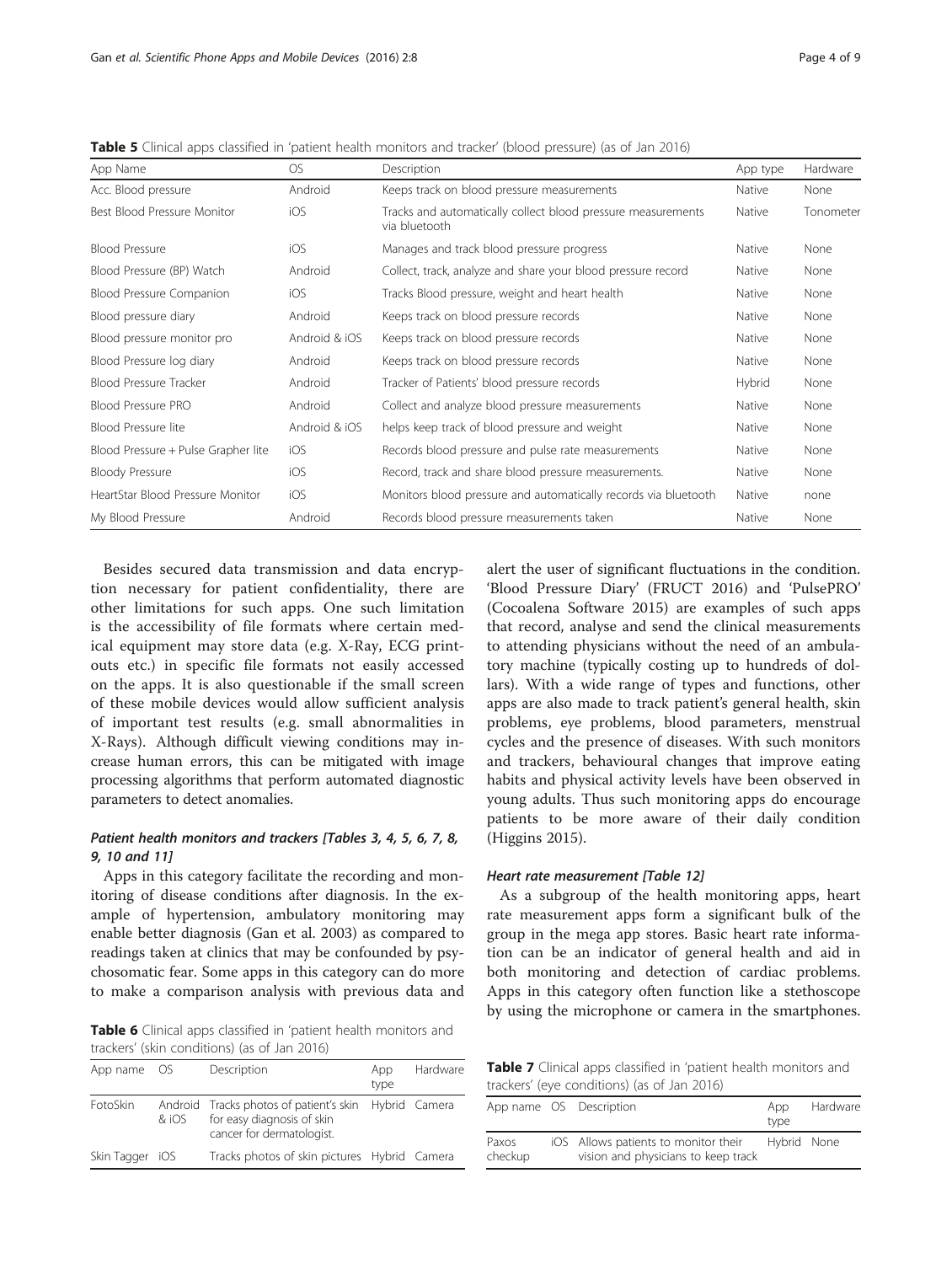<span id="page-4-0"></span>Table 8 Clinical apps classified in 'patient health monitors and trackers' (blood constituent levels) (as of Jan 2016)

| App name                          | OS      | Description                                                                                    | App<br>type   | Hardware |
|-----------------------------------|---------|------------------------------------------------------------------------------------------------|---------------|----------|
| Calcium Pro                       | Android | Tracks and monitors<br>the blood calcium,<br>vitamin $D$ levels of<br>Patient for osteoporosis | Native        | None     |
| Glucose Buddy:<br>Diabetes Log    | Android | Manages Diabetes by<br>tracking glucose levels                                                 | Native        | None     |
| Glucose Monitor                   | iOS     | Tracks glucose level<br>and weight                                                             | <b>Native</b> | None     |
| Iron Tracker -<br>Hemochromatosis | Android | Allows patients to track Native None<br>and monitor their iron<br>levels                       |               |          |
| One Drop                          | iOS     | Manages Diabetes by<br>tracking glucose levels                                                 | Native        | None     |

One example, the 'Cardiograph Heart Rate Monitor' (BIG DREAMS Lab [2014](#page-8-0)) app measures the user's heart rate via the placement of the index finger on the camera. Through the inbuilt camera flash, the app would then track the colour changes on the finger. There is also a significant move in this area towards peripheral devices, where there has been an increase in smart watches (built by major smartphone makers e.g. Apple, Samsung, etc., and other technology companies e.g. Fitbit) that monitors heart rate and send data to the smartphone.

#### Blood pressure measurement [Table [13\]](#page-5-0)

Similar to measuring heart rate, measuring blood pressure is also another indicator of health status and condition. However unlike heart rate apps, the typical measurement of blood pressure would require the use of peripheral cuff devices connected to the smartphone. Nonetheless one app seems to be able to measure the parameter indirectly without the use of external devices. The 'Instant Blood Pressure' (Auralife [2014\)](#page-8-0) relies on inbuilt camera and flash to provide blood pressure readings. As the technology is protected, it is likely that the dominant apps in this type would be more dependent on peripheral devices.

Table 9 Clinical apps classified in 'patient health monitors and trackers' (female menstrual cycle) (as of Jan 2016)

| App<br>name       | OS  | Description                                                                                                                                                           | App<br>type   | Hardware |
|-------------------|-----|-----------------------------------------------------------------------------------------------------------------------------------------------------------------------|---------------|----------|
| Eva Diary         | iOS | Tracks patients' period cycles<br>and ovulation                                                                                                                       | Native        | None     |
| Period<br>Tracker |     | Android Helps keep track on menstrual Native<br>cycle                                                                                                                 |               | None     |
| Pro               |     | iObstetrics Android A tool to allow specialists to<br>monitor and synchronise the<br>progress of every patient's<br>pregnancy from their Pc,<br>SmartPhone or Tablet. | <b>Hybrid</b> | None     |

Table 10 Clinical apps classified in 'patient health monitors and trackers' (versatile health management) (as of Jan 2016)

| App name                                                        | OS               | Description                                                                                         | App<br>type | Hardware |
|-----------------------------------------------------------------|------------------|-----------------------------------------------------------------------------------------------------|-------------|----------|
| <b>BloodPressureDB</b>                                          | Android<br>& iOS | Track, monitor and<br>store your blood<br>pressure along with<br>your pulse, blood<br>sugar and BMI | Hybrid      | None     |
| BP Wiz                                                          | iOS              | Tracks Blood pressure, Native<br>weight and heart<br>health. It also tracks<br>medication           |             | None     |
| Diabetes Manager                                                | iOS              | Tracks Blood glucose, Native<br>blood pressure,<br>weight and etc.                                  |             | None     |
| Health Tracker &<br>Manager                                     | iOS              | Tracks blood glucose<br>and pressure levels                                                         | Native      | None     |
| Heart Wise Blood<br>Pressure Tracker                            | iOS              | Tracks Blood pressure, Native<br>weight and heart rate                                              |             | None     |
| Qardio Heart<br>Health, Weight<br>and Blood<br>Pressure Monitor | iOS              | Tracks Blood pressure, Native<br>weight and heart<br>health                                         |             | None     |

#### Eye diagnosis [Table [14\]](#page-6-0)

Apps in this category leverage on the camera/screen to allow for convenient and quick analysis and storage of eye images and tests. The 'Colour Blindness Test' (DaDo [2014](#page-8-0)) app tests for colour blindness and provides category of colour blindness in the result analysis. Another app such as 'Pain Eye' (Medina [2014](#page-8-0)) helps to investigate eye pain using captured images of the pupil using the smartphone's camera. Using clip-on peripheral camera adaptors, 'Peek Retina' (Peek [2015](#page-8-0)) was created by a team of eye specialists, software developers, designers and engineers for remote diagnosis. Many apps in this category leverage on the inbuilt

Table 11 Clinical apps classified in 'patient health monitors and trackers' (disease, pain and injury) (as of Jan 2016)

| $u$ ackcis (uiscasc, pairi ariu irijury) (as or Jari zu iu) |                  |                                                                                                                |               |               |  |  |
|-------------------------------------------------------------|------------------|----------------------------------------------------------------------------------------------------------------|---------------|---------------|--|--|
| App name                                                    | OS               | Description                                                                                                    | App<br>type   | Hardware      |  |  |
| <b>FIND TB</b>                                              | Android          | Supports clinicians in<br>making decisions on the<br>diagnosis and treatment<br>of TB.                         |               | Native Camera |  |  |
| Managing My<br>Hepatitis C                                  | iOS              | Monitors patients' health<br>condition on Hepatitis                                                            | Native        | None          |  |  |
| Mobile<br>RFMM                                              | Android<br>& iOS | For clinical diagnosis and<br>treatment of radiation injury<br>during radiological and<br>nuclear emergencies. | <b>Native</b> | None          |  |  |
| Pain<br>Stethoscope                                         | Android          | Assess and graph patient-<br>reported outcomes of<br>chronic pain management<br>over time.                     | Native        | None          |  |  |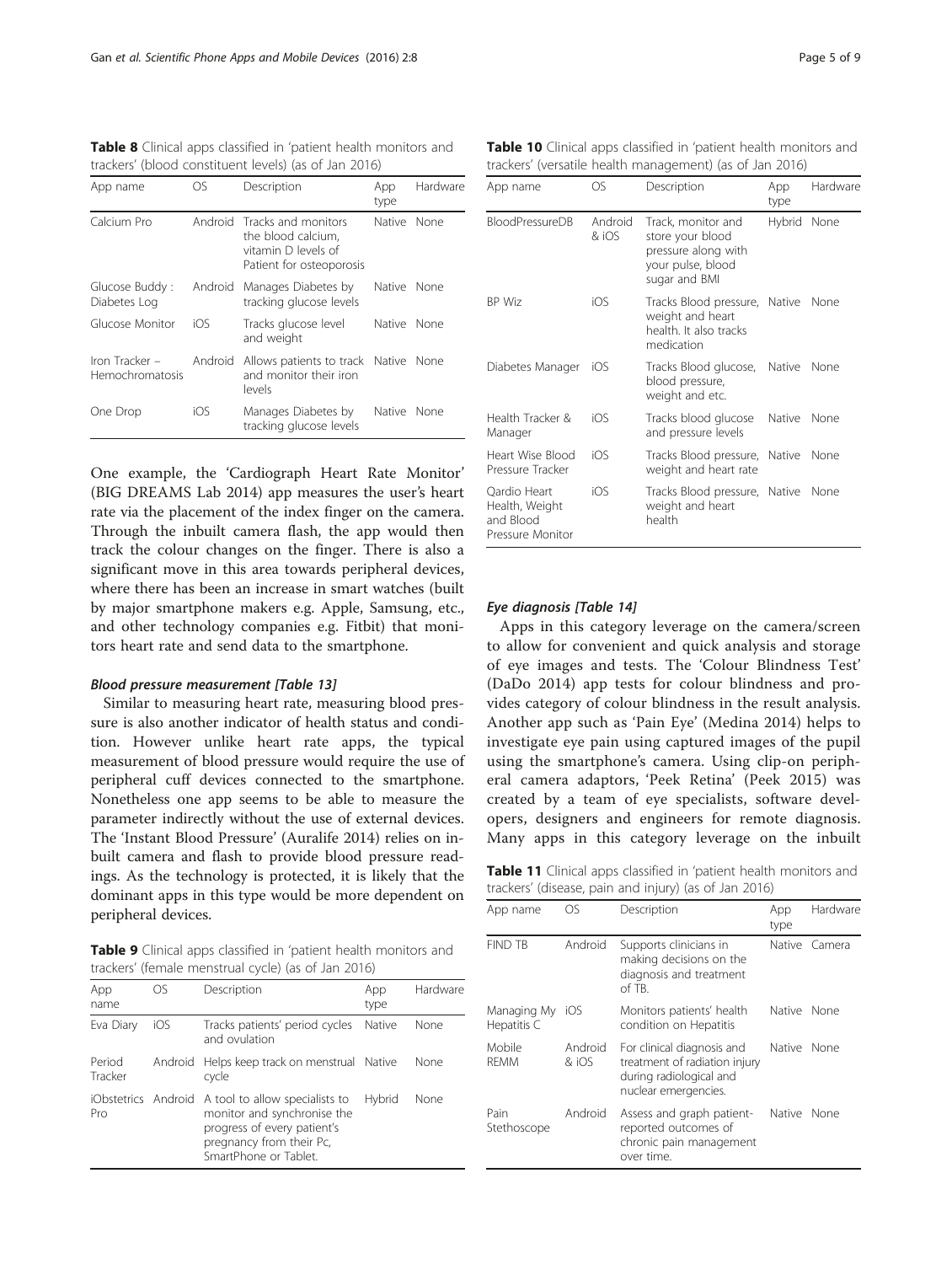| App name                       | <b>OS</b>     | Description                                                                    | App type | Hardware                          |
|--------------------------------|---------------|--------------------------------------------------------------------------------|----------|-----------------------------------|
| Cardiometer ANT+ Heart Rate    | Android       | Measures and monitors heart rate                                               | Native   | Heart rate Chest<br><b>Straps</b> |
| Cardiograph Heart Rate Monitor | Android & iOS | Measures and monitors heart rate                                               | Native   | Camera with Flash                 |
| Heart Beat Rate                | Android       | An application to measure heart rate                                           | Native   | Camera with Flash                 |
| Heart Rate Plus LITE           | iOS           | Measures and monitors patients' heart rate                                     | Native   | Camera with Flash                 |
| Heart Rate Monitor             | Android       | Measures heart rate via placing your index finger on the<br>phone's camera len | Native   | Camera with Flash                 |
| Heart Rate Monitor Ant+        | Android       | Measures and monitors heart rate                                               | Native   | Heart rate Chest<br><b>Straps</b> |
| Medtimer                       | iOS           | Measure the time for each heart beat or breath to calculate<br>heart rate      | Native   | None                              |
| iStethoscope Pro               | iOS           | Records heart beat and showing heart waveform for practioners.                 | Native   | Camera with Flash                 |
| Instant Heart Rate             | Android & iOS | Measures heart rate via placing your index finger on the<br>phone's camera len | Native   | Camera with Flash                 |
| Runtastic Heart Rate Monitor   | Android & iOS | Measures heart rate via placing your index finger on the<br>phone's camera len | Native   | Camera with Flash                 |
| What's My Heart Rate           | Android & iOS | Measures the heart rate and breath rate through the lens of<br>the camera      | Native   | Camera                            |

<span id="page-5-0"></span>Table 12 Clinical apps classified in 'heart rate measurement' (as of Jan 2016)

cameras in smartphones, and there is potential for these apps to even aid in detecting abnormalities when coupled with advanced image processing and artificial intelligent algorithms.

#### Skin diagnosis [Table [15\]](#page-6-0)

Like the ophthalmology apps, skin diagnosis apps leverage on the smartphone inbuilt camera and image processing algorithms. Captured images of the skin are compared against a database of disease images. Apps such as 'Mole Doctor Skin Cancer App Dermatologist' (Teodorescu [2014\)](#page-8-0) and 'Skin Analytics' (Skin Analytics Development [2014\)](#page-8-0) enable the comparison of mole pictures against skin cancer images. These images can then be sent to dermatologists, making diagnosis more convenient. One limitation of such image based apps is that they are sensitive to the lighting and environmental factors during image capture. Such factors may severely affect the quality of the images and lead to poor diagnostic accuracies.

### Medical calculators [Tables [16](#page-7-0) and [17](#page-7-0)]

One frequent clinical mistake that can be fatal in medical treatment is the calculation of dosage. To prevent these mistakes, there are apps available to provide necessary medical calculations, conversions and chemical formulae checks. One such app, 'Calculate by QxMD' (QxMD Medical Software Inc [2015\)](#page-8-0) app provides a number of unique calculators specific to various medical specialities and decision support tools including risk analysis. Another example, the Thyroid-SPOT (Sim et al. [2016](#page-8-0)) apps (Doctor and Patient versions) compute the homeostatic euthyroid set point, guiding the optimization of personalized treatment plans as well as to monitor the patient's condition. With these apps, more informed patients can also do their part and check their prescription or treatment regimen thus reducing clinical errors.

#### Patient compliance [Table [18](#page-8-0)]

As discussed earlier, patient compliance is a key factor in the success of treatment regimens. Considering also that most patients are willing to receive medication

**Table 13** Clinical apps classified in 'blood pressure measurement' (as of Jan 2016)

| App name                           | OS.           | Description                                                                            | App type | Hardware                   |
|------------------------------------|---------------|----------------------------------------------------------------------------------------|----------|----------------------------|
| <b>BP</b> Calculator               | Android       | Measures the blood pressure and keep record of blood pressure at<br>reqular intervals. | Native   | None                       |
| <b>iBP Blood Pressure</b>          | Android & iOS | Blood pressure tracking and analysis tool.                                             | Native   | Blood Pressure scrap       |
| iHealth BPM                        | iOS           | Measures blood pressure using a blood pressure dock.                                   | Native   | <b>Blood Pressure Dock</b> |
| Perf.Blood Pressure<br>(BP)Monitor | Android       | Calculates and measures your blood pressure via touching thumb on<br>the screen        | Native   | None                       |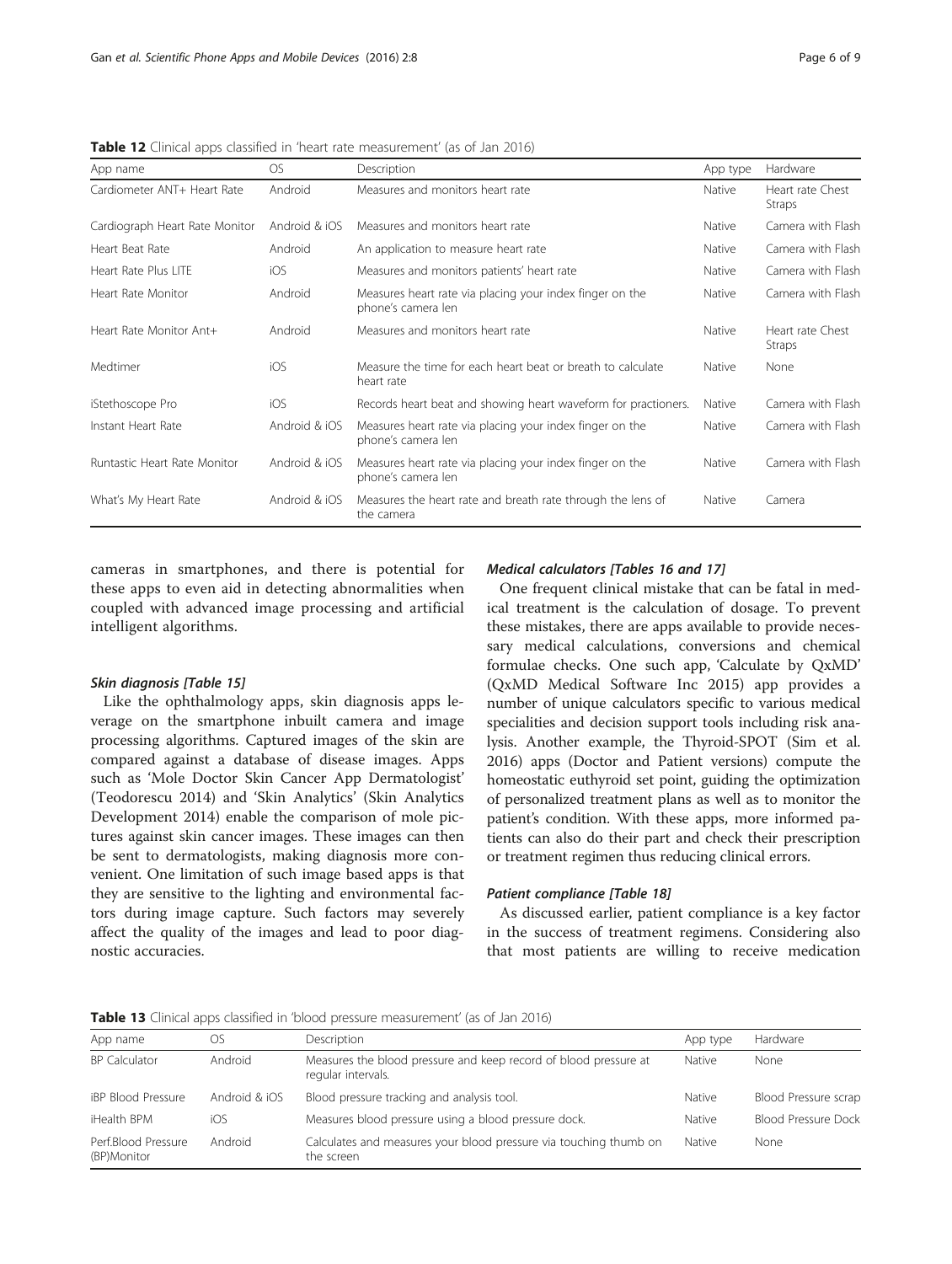| App name                                                           | OS.                                      | Description                                                                                                                           | App type      | Hardware |
|--------------------------------------------------------------------|------------------------------------------|---------------------------------------------------------------------------------------------------------------------------------------|---------------|----------|
| Anomaloscope                                                       | iOS                                      | Tests for colour vision of patients                                                                                                   | Native        | None     |
| AmslerPro                                                          | iOS                                      | Tests for abnormality in the foveal vision                                                                                            | Native        | None     |
| Color Blindness Test                                               | Android                                  | Tests for colour blindness                                                                                                            | Native        | None     |
| Eye Care Plus - Eye Exercises                                      | Android                                  | Contains eye test to check visual acuity and information on eye health                                                                | Native        | None     |
| Eye Diagnosis                                                      | Android                                  | Supports the visualization of eye photographs to help practitioners<br>diagnose eye diseases.                                         | Native        | Camera   |
| Eye test<br>Eye Test Charts<br>Full Visual Test<br>Vision Test 2.0 | Android<br>Android<br>Android<br>Android | Contains many eye tests including Visual acuity test<br>Tests for visual acuity<br>Tests for visual acuity<br>Tests for visual acuity | Native        | None     |
| Morphision                                                         | iOS                                      | Qualifies the symptom of distortion in their patient's eyes                                                                           | <b>Native</b> | None     |
| Pain Eye                                                           | iOS                                      | Takes pictures of eyes to diagnose eye pains                                                                                          | Native        | Camera   |
| TeleMed                                                            | Android                                  | An application that connects to healthcare services and allows sending<br>photos of eye as part of medical teleconsultation.          | Hybrid        | None     |
| Visual Acuity Test                                                 | Android                                  | Monitor acuteness and clearness of vision in person's eyes                                                                            | Native        | None     |
| Vision Test                                                        | Android                                  | Includes visual acuity test                                                                                                           | Native        | None     |

<span id="page-6-0"></span>Table 14 Clinical apps classified in 'eye diagnosis' (as of Jan 2016)

reminders (Kebede, et al. [2015](#page-8-0)) and likely to possess smartphones, medication reminder apps can improve compliance. One such example, 'Medisafe Meds & Pill Reminder' (MediSafe™ [2016](#page-8-0)) monitors and has reminders for scheduled medication times. Such apps are particularly useful for the elderly and those with multiple treatment regimens concurrently.

# **Discussion**

With the smartphone becoming increasingly versatile in different fields of work, there is great promise for its role in the future of personalized medicine. In the current survey of the available apps in the largest apps stores: Google and Apple, we surveyed relevant apps that benefit both clinicians and patients. While there are many apps within the various medical specialities that may exist, they were not covered as focus is given to areas where patients can play a role, such as taking pictures (skin/eye) for better monitoring and diagnosis. Obviously, certain levels of technical savviness and acceptance from the users (both patient and clinicians) are necessary for the desired benefits of using these apps. The apps surveyed in this review focus on the many clinical aspects with the end-goal of improving the efficiency, cost, simplicity and effectiveness of healthcare. While a horde of apps exist, the majority found in Google and Apple app stores are either glossaries of clinical information apps for health professionals, or basic health knowledge apps for the layman. Even amongst the numerous apps designed for clinical data management and monitoring health, only a minority were found to be of direct practical use. In fact, focussing on the directly practical apps, there is a paucity of evidence-based or professional-informed apps (Majeed-

Table 15 Clinical apps classified in 'skin diagnosis' (as of Jan 2016)

| App name                       | <b>OS</b>      | Description                                                                | App type | Hardware |
|--------------------------------|----------------|----------------------------------------------------------------------------|----------|----------|
| Doctor Mole - Skin Cancer App  | Android<br>iOS | Automatic analysis of mole images to diagnose skin cancer.                 | Native   | Camera   |
| Mole Checker                   | iOS            | Takes pictures of skin moles and keep track of changes                     | Native   | Camera   |
| Skin Analytics                 | Android        | Takes photos of skin moles and compares for diagnosis of skin cancer       | Native   | Camera   |
| Skin Cancer App - MySkinPal    | Android        | Takes photos of skin moles and compares for diagnosis of skin cancer       |          |          |
| SkinVision - Melanoma app      | Android        | Takes photos of skin moles and compares for diagnosis of skin cancer       |          |          |
| Skin MD Now - Expert Skin Help | Android        | Send skin photos to Dermatologists for quick diagnosis.                    | Hybrid   | Camera   |
| Skin Scanner                   | Android        | Takes photos of skin moles for analysis for skin cancer                    | Hybrid   | Camera   |
| SpotMole                       | Android        | Scans photos of skin moles to detect for melanoma                          | Native   | Camera   |
| iDoc24 - Dermatologist Online  | Android & iOS  | Sends on-demand dermatologist skin photos for diagnosis<br>and monitoring. | Hybrid   | Camera   |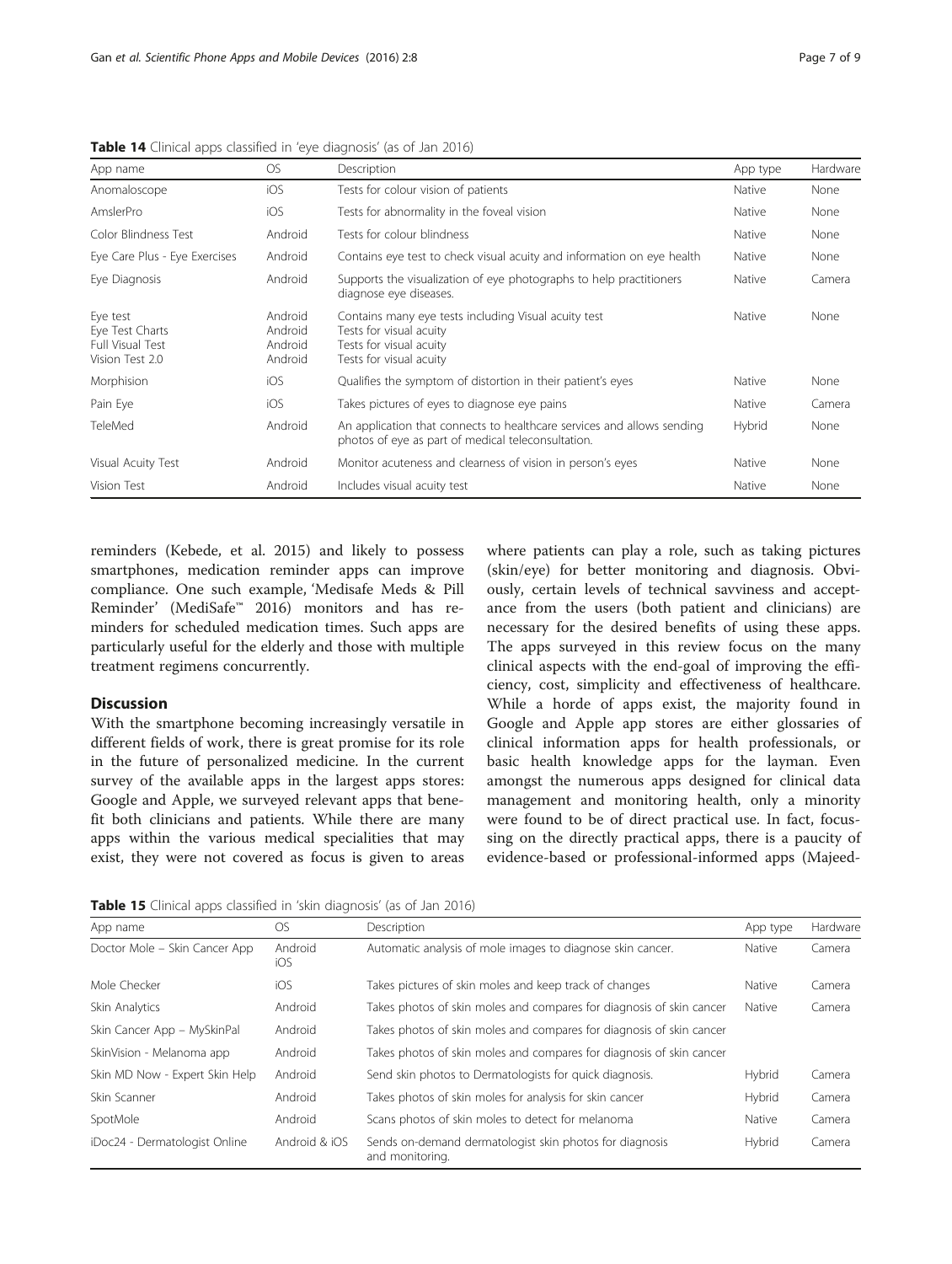| App name                                    | <b>OS</b>               | Description                                                                                                                                   | App<br>type | Hardware |
|---------------------------------------------|-------------------------|-----------------------------------------------------------------------------------------------------------------------------------------------|-------------|----------|
| ACC Guideline Clinical App                  | Android                 | Contains interactive tools such as risk scores, dosing calculators, and algorithms.                                                           | Native      | None     |
| <b>BODE Calculator</b>                      | Android                 | Calculates the COPD levels to treat lung diseases.                                                                                            | Native      | None     |
| Calculate by QxMD                           | Android                 | Includes tools for calculations used in clinical practice.                                                                                    | Native      | None     |
| CuidApp - Nurses and<br>Doctors             | Android                 | Includes calculators and unit conversions.                                                                                                    | Native      | None     |
| <b>CKD Risk Calc Pro</b>                    | iOS                     | Evaluates Chronic Kidney Disease via calculations                                                                                             | Native      | None     |
| Digoxin Calculator                          | Android                 | Estimates a patient's digoxin requirements for the treatment of heart failure.                                                                | Native      | None     |
| Ezabx                                       | Android                 | Contains a metric converter and references for common microbes and antibiotics.                                                               | Native      | None     |
| <b>GRACE 2.0 ACS Risk</b><br>Calculator     | Android                 | Calculates the probability of fatality after an acute coronary syndrome.                                                                      | Native      | None     |
| <b>GER &amp; BSA Calculator</b>             | Android                 | Estimates the expected Glomerular filtration rate of patients                                                                                 | Native      | None     |
| Haemoscore                                  | Android                 | Includes score calculators & algorithms to facilitate decision making in both<br>diagnosis and treatment of thrombotic and bleeding problems. | Native      | None     |
| MedCalc 3000 Cardiac                        | Android                 | Provides medical equations, clinical calculator and dose/unit converters used by<br>Cardiovascular specialists                                | Native      | None     |
| Medical Calculators &<br>Equation           | Android                 | Contains a wide range of calculators/convertors for medical purposes.                                                                         | Native      | None     |
| Medical Formulas                            | Android &<br><b>iSO</b> | Medical Calculator that access to main equations, formula and scores used in<br>clinical practice.                                            | Native      | None     |
| Medical Tools                               | Android                 | Medical calculators, interpretation and scoring systems.                                                                                      | Native      | None     |
| Melanoma Visual Risk<br>Calculator          | iOS                     | Calculates the possibility of a mole being a malignant melanoma                                                                               | Native      | Camera   |
| Opioid Converter                            | Android                 | Application designed to aid with opioid dose conversions.                                                                                     | Native      | None     |
| Ovulation calculator & fertility<br>tracker | iOS                     | Calculates ovulation cycle and tracks fertility rate                                                                                          | Native      | None     |
| Pedia BP                                    | iOS                     | Blood pressure calculator                                                                                                                     | Native      | None     |
| Pregnancy Calculator                        | Android                 | Estimates the expected due date for the born of a baby.                                                                                       | Native      | None     |
| Throid-SPOT (Dr and Patient<br>versions)    | Android and<br>iOS      | Calculates homeostatic euthryroid set points in thyroid diseases                                                                              | Native      | None     |

<span id="page-7-0"></span>Table 16 Clinical apps classified in 'medical calculators' (calculations) (as of Jan 2016)

Ariss, et al. [2015](#page-8-0); Krebs and Duncan [2015](#page-8-0); Subhi et al. [2015](#page-8-0)). One contributing factor for the dearth of apps in certain medical specialties is that certain diagnostic or monitoring procedures may be dependent on peripheral devices (see example of blood pressure and Peek Retina above). Such demands of peripheral devices thus limit the exploitation of smartphones. Other factors include the administration and certification required of medical devices which would vary between countries, and also for the device type. As there are a large number of smartphone models and makers, the in-built sensors in these phones would vary. This results in significant

inter-equipment errors that may prevent any standardized guidelines or procedures required for professional clinical use. These make certification and use of smartphone as medical devices more challenging and unlikely to be approved by various authorities (scope of this is beyond this article due to the varying requirements). In the event they are approved for use, it is likely that many of these smartphone-dependent devices will require skilled personnel. As a result, clinical apps will mostly play a supportive role rather than as direct medical equipment replacements. Such limitations may be slightly mitigated by standardised peripheral devices, but

**Table 17** Clinical apps classified in 'medical calculators' (checkers) (as of Jan 2016)

| App name                   |         | Description                                                                                                                       | App type      | Hardware |
|----------------------------|---------|-----------------------------------------------------------------------------------------------------------------------------------|---------------|----------|
| Drugs.com Medication Guide | Android | Provides drug information, identify pills, check interactions and set up personal<br>medication records for Health professionals. | <b>Native</b> | None     |
| WebMD                      | Android | Includes decision-support tools such as WebMD's Symptom Checker.                                                                  | Native        | None     |